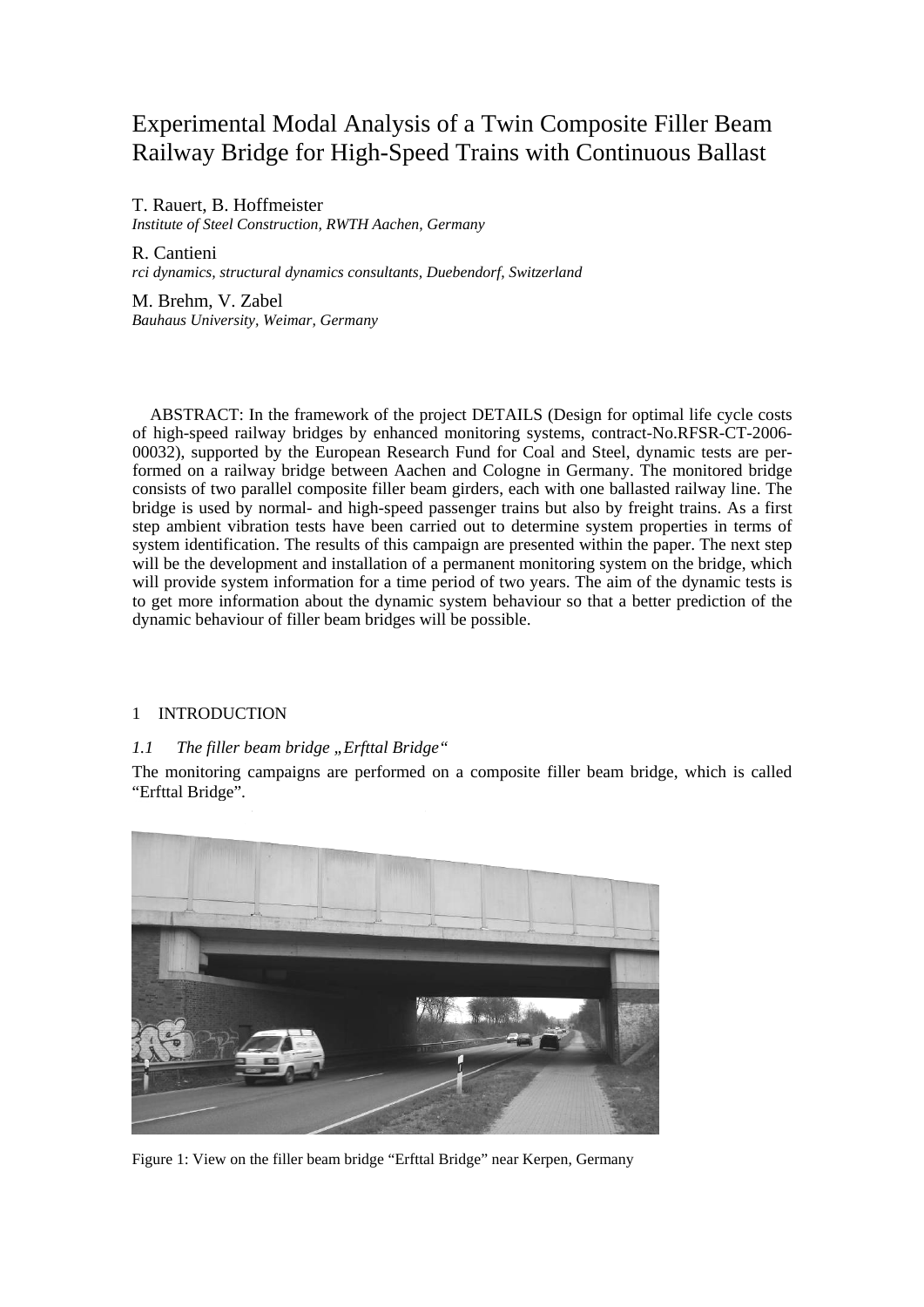

Figure 2: Erfttal Bridge (northern and southern bridge), plan view. Dimension in meters.



Figure 3: Erfttal Bridge, longitudinal section. Dimension in meters.

This railway bridge was built in the year 2000 next to an old steel bridge crossing the Erfttalstraße near Kerpen, Germany. It is part of the high-speed line between Cologne and Aachen where velocities up to 250 km/h are possible for ICE and the TGV trains. But not only passenger, also freight trains are using the bridge frequently.

The structure consists of two parallel sections divided by a 2.0 cm wide gap (Figure 4), whereas the ballast on the bridge is continuous. This construction type is often used by the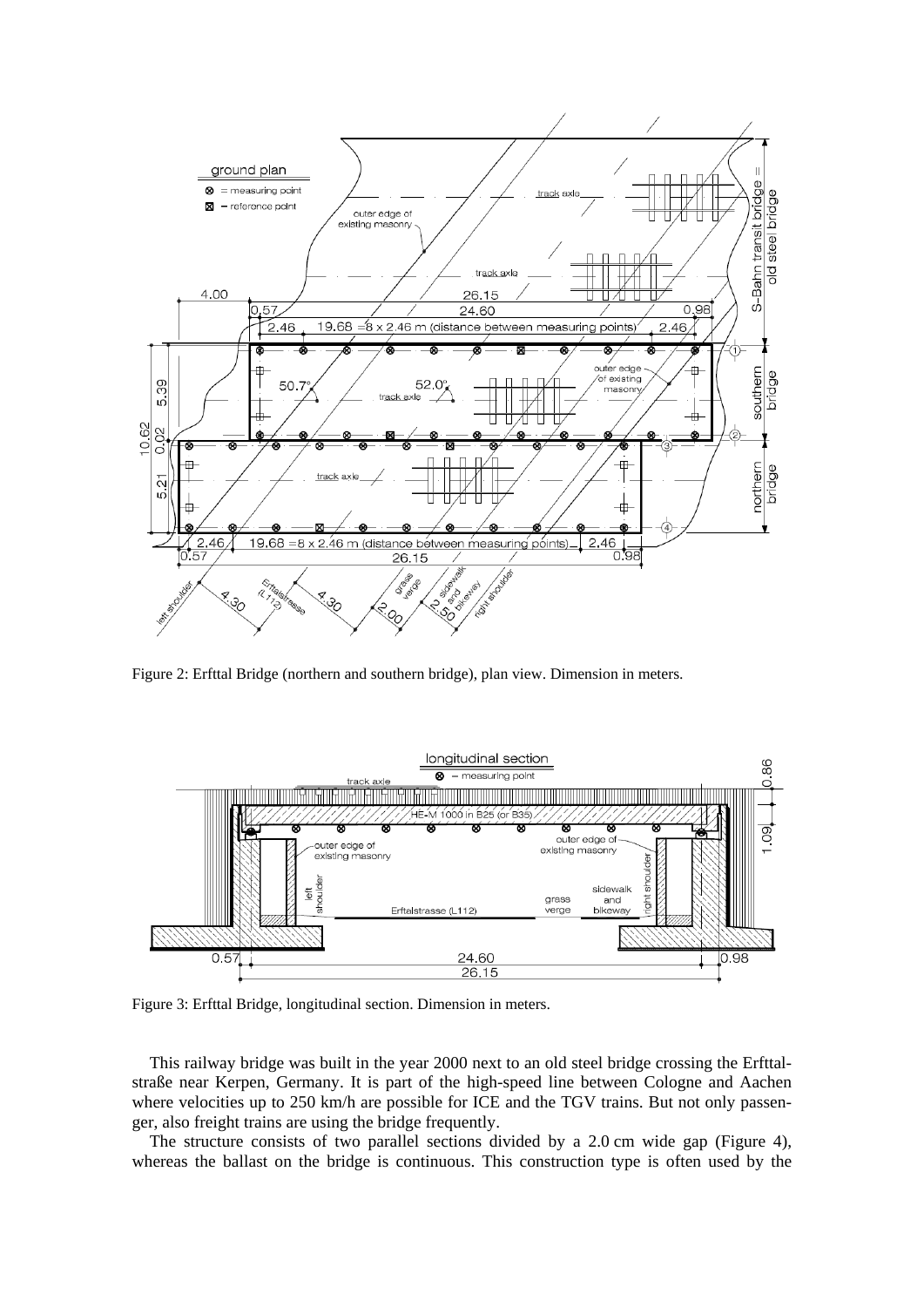Deutsche Bahn Company. In this case interaction effects between the two substructures have to be expected. Each part of the Erfttal Bridge is a single span system with a span of 24.6 m and in both parts of the bridge eleven steel sections HEM 1000 are used. The depth of the cross section is about 1.10 m. Both substructures of the bridge are supported by four elastomer bearings, so that the substructures are not fixed in horizontal track direction.



Figure 4: Erfttal Bridge, cross section. Dimension in meters. The measurement point lines 1 to 4 correspond to the ones given in Figure 2

## *1.2 Design of a composite filler beam bridge*

For the design of composite filler beam railway bridges in Germany several codes, both European and national, have to be considered (CEN 2001; DIN 2003a, b; DB Netz AG 2003). Eurocode 1 (CEN 2001), which is implemented in DIN-Fachbericht 101 (DIN 2003a) defines the load models LM71 and SW/0 which are taken into account within the design process. Dynamic effects are considered by using a load factor  $\Phi$  given also in Eurocode 1 to increase the static loads. However this approach is only allowed in case that resonance effects are not expected; if resonance effects might occur a dynamic analysis has to be carried out. Eurocode 1 provides a flow chart for determining whether a dynamic analysis is required. One of the main input values in this procedure is the first natural frequency.

Based on practical experience resonance effects are observed even though Eurocode indicates that there is no resonance to be expected; on the contrary bridges where resonance effects have been predicted show a favourable dynamic response. The reason for this incorrect prediction of the dynamic behaviour relates to the estimation of the first eigenfrequency and damping values, which differ from the real values. Also a more detailed dynamic analysis does not provide realistic results. The main challenge within the design procedure is the assessment of realistic system properties, so that the calculated dynamic reactions induced by train loads become reliable. In this regard e.g. the correct consideration of the ballast contribution is of great importance.

## *1.3 General aspects of the monitoring campaigns*

The two monitoring campaigns of the Erfttal Bridge (ambient vibration tests and long term monitoring) are carried out in the framework of the European research project DETAILS. A main goal within this project is to gain knowledge about monitoring of bridge structures.

Bridge monitoring can be used effectively as an instrument to reduce maintenance costs and to optimize date and extent of repair work. Particularly the prevention of fatigue damage becomes an interesting application area of monitoring systems. But an important precondition for this application is the possibility of using the monitoring system for damage detection.

In this context one aspect of monitoring is of great importance: the proved coherence between the measured parameters and the linked process in the structure. That means that changes in the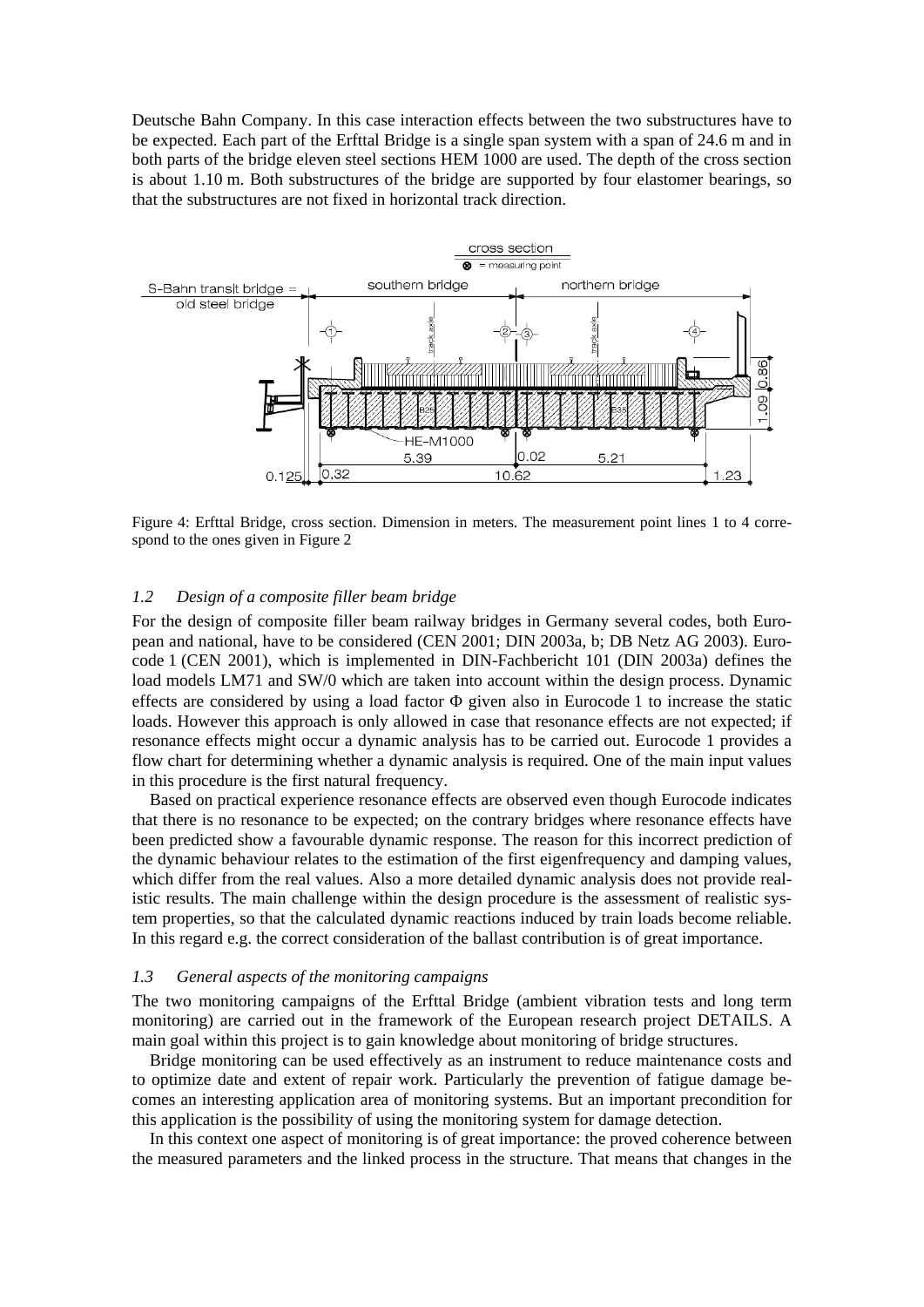system behaviour, which have to be detected sufficiently by the monitoring system, can be related to a well-defined damage scenario without any doubt. If this coherence is not given or in question damage detection is not possible and the monitoring system does not provide the expected information. Therefore a systematic approach should be applied when planning, preparing and managing the monitoring system. Extensive knowledge of the structure is needed or must be achieved in the beginning of the monitoring campaign.

## *1.4 Aims of the monitoring campaigns*

The ambient vibration tests, carried out in April 2007, have been performed to determine the system properties of the bridge in terms of system identification. The aim was to gain information about the structure for planning the long term campaign. Particularly the frequency ranges of the significant eigenfrequencies and maximum acceleration amplitudes during train passages are of interest for the long term sensor layout.

Furthermore the results of the experimental system identification were used for calibrating finite element models of the bridge using model updating techniques. This task is not discussed within this paper but is also an important part of the RFCS-project DETAILS. Also the measurement data of the long term campaign will provide extensive input for the model updating procedures.

By means of the monitoring campaigns the dynamic behaviour of the bridge and the changes in the dynamic behaviour due to long term effects are to be investigated. Aspects like concrete behaviour, slip between concrete and steel, contribution of tracks and ballast, bearing characteristics and climate influence are focused on.

The main goal of the monitoring project is to improve the current design concept, so that a better prediction of the dynamic behaviour of filler beam bridges is possible. Recommendations to estimate the first natural frequency more precisely would be a successful outcome in this context. The knowledge of the first eigenfrequency would allow a better adjustment of the design rules to the comfort criteria within the bridge design (cf. chapter 2.1).

But not only filler beam bridges, also other bridge types with similar properties are investigated in the framework of the monitoring project. Especially for bridges with fatigue relevant details the expected results are of high interest. It is intended to provide methods for damage detection (cf. chapter 1.3) and to improve design and calculation methods for the prevention of fatigue damages. These methods will be based on the knowledge of realistic loads and bridge response gained by the monitoring.

## 2 AMBIENT VIBRATION TESTS

## *2.1 Instrumentation*

As mentioned above the ambient vibration tests were performed aiming at the verification and improvement of numerical models of the bridge. A prediction of the dynamic bridge properties by numerical methods only is very difficult, as there is a number of parameters which are not known sufficiently. The interaction between the two bridges caused by the common ballast, the contribution of the rails and the influence of the bearings can not be neglected and shall be determined by the measurements.

The girders had to be instrumented all along the gap and they had also to be instrumented close to the bearings. To be able to distinguish between bending and torsion, each girder was instrumented at the two outer steel beams (Figure 2 and Figure 4). This led to a rather dense grid of 44 measurement points. The number of references was chosen to 4. To cover the 40 remaining points in four setups, 10 moving sensors were necessary. The sensors measured the vertical acceleration. Two additional channels were used to check the behaviour of the bridge in the transverse and longitudinal directions.

The four setups had to be carried out in two days. As discussed later, the layout of the references' positions and the sequence of the measurement points to be covered by the four setups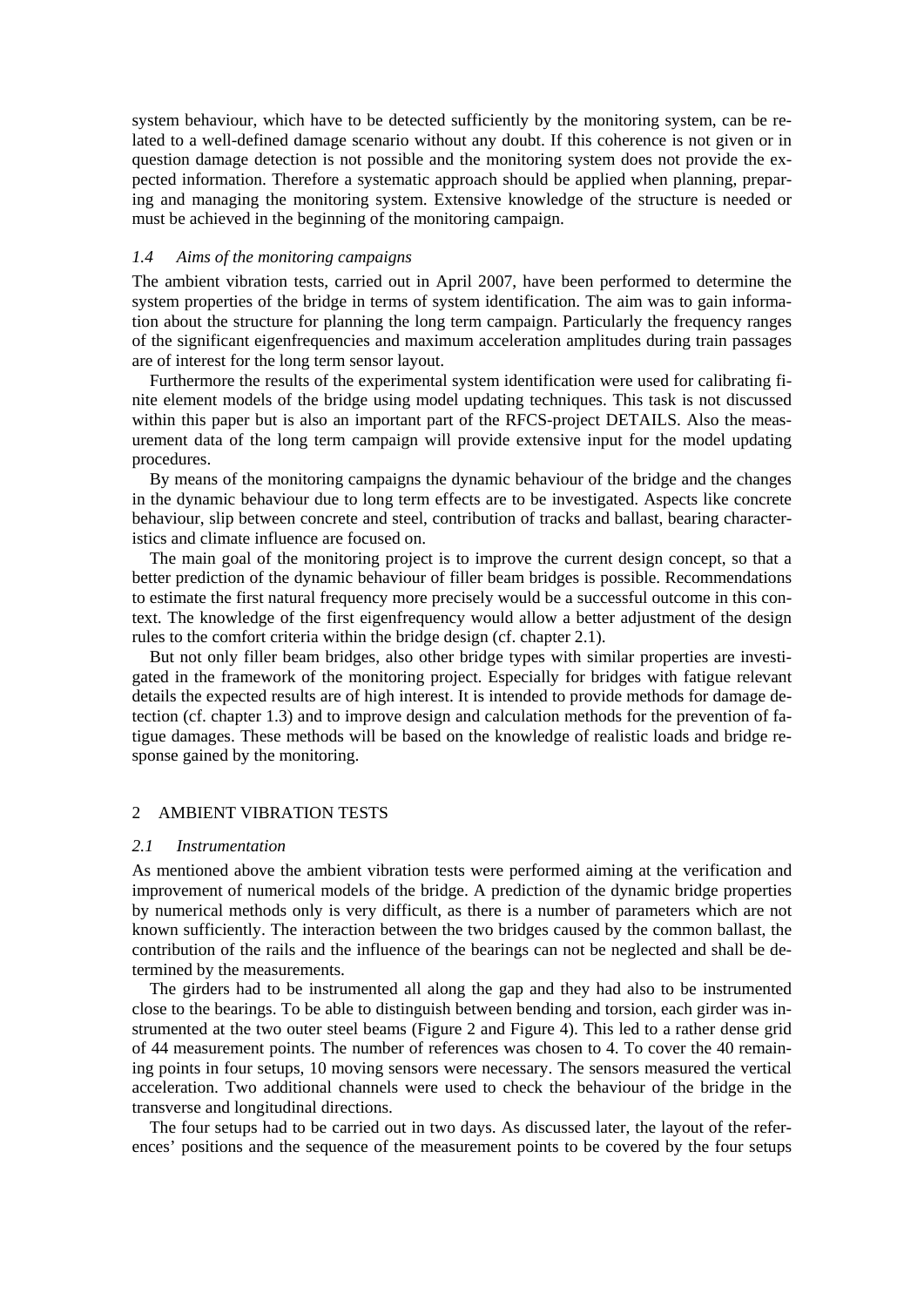were heavily influenced by logistic boundary conditions. The first setups 1 and 2 were performed during day one, when the right part of the Erfttal road was closed (see top view on Figure 4). Setups 3 and 4 were performed during the second day, when the other part of the road was closed (see Figure 5). On both days the reference points in the middle of the bridge (Figure 2) had to be accessible.



Figure 5: View underneath the Erfttal Bridge on measurement day 2. Closed lane to the right, paved "green strip" and bicycle/pedestrian lane to the left



Figure 6: Attachment of PCB sensors and cable fixation by using magnets

The used sensor type was PCB 393B31 with a sensitivity of 10 V/g. The sensors were fixed to the steel beams by magnetic attachments (Figure 6). An intermediate plastic layer provided electric isolation of the sensors. Concerning measurements of bridges used by electrically driven trains, this is essential in order to minimize disturbances of the recorded signals.

The top of the bridge was not accessible so that the accelerometers could be attached only to the bottom part of the bridge. The Erfttal road is frequently used by heavy traffic since it represents an important route to the German highway A4. Thus a complete closing of the road was impos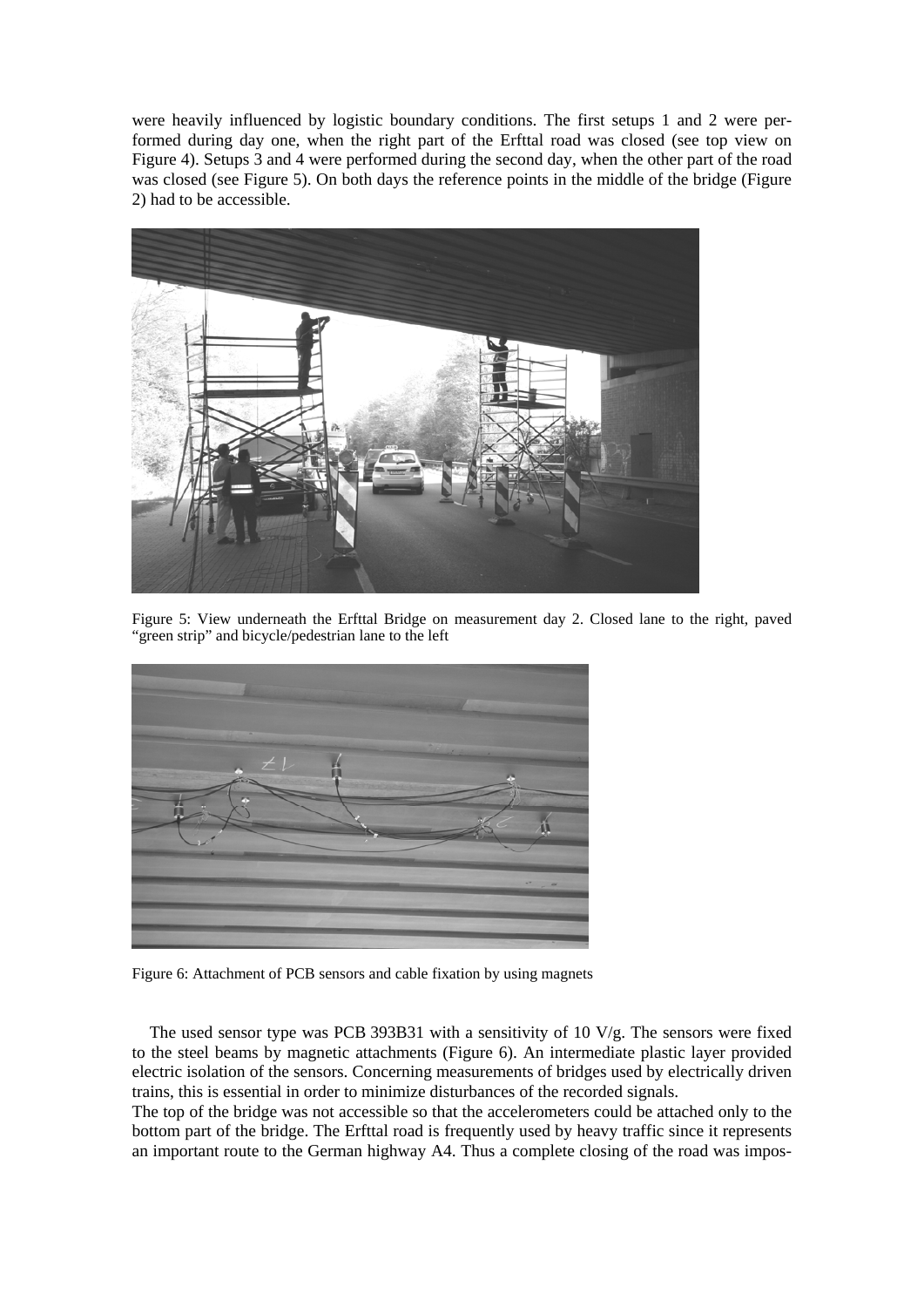sible. It could only be reduced from two lanes to a single lane during time windows from 9 am to 3 pm on two days (period of 6 hours the day).In order to keep sufficient clearance required by the traffic the cables were fixed to the steel girders with small magnetic devices every two to three meters.

The measured signals were conditioned with an LMS Pimento 16-channel front-end. The sampling rate was chosen to 500 Hz, digitization was performed with a 24 bit resolution. These values were chosen with regard to the acquisition of signals measured during train passages. The traffic had also an influence on the measurement values.

The adjustment of the measurement sensitivity and the acquisition of adequate time windows for the later system identification algorithms had to be adapted to the different conditions with and without train passages. For the ambient vibrations a high sensitivity and sufficient time windows without train passages were needed. Since the train schedule on the Erfttal Bridge is very dense and irregularities in schedule often take place, only one or two time windows with ambient conditions could be identified during each measurement period. For the measurements during train passages, which also should have been acquired, the sensitivity had to be reduced in order to avoid overloads while converting the data from analogue to digital.

#### *2.2 Signal processing and test results*

During the two days of measurement 23 datasets were acquired. Since the time schedule of the trains was not reliable, all files with ambient conditions (cf. chapter 2.1) had to be truncated because of unexpected train traffic, mainly at the end of the measured time window. Finally, the dynamic characteristics of the bridge could be derived from ambient time windows, each with a time length of 410 seconds.



Figure 7: EFDD SVD diagram determined by application of Artemis Extractor routines

Application of the Artemis Software Suite and usage of the EFFD routines (Enhanced Frequency Domain Decomposition) allowed the identification of 13 bridge modes with a frequency range  $f = 3.68$  ... 41.1 Hz. By decimating the data with factor 5, the Nyquist frequency was reduced to  $f = 50$  Hz. The SVD diagram presented in figure 7 shows that the number of projection channels was chosen to 4. The number of frequency lines for  $f = 0$  ... 50 Hz was chosen to 512. Mode No. 5 could not be identified by using the EFFD technique. This mode with a frequency of 13.71 Hz was found by application of the Artemis SSI routines. Whereas mode 4 at  $f = 13.24$  Hz is the second bending mode with two girders being in phase, mode 5 turns out as the second bending mode with the girders being out of phase (cf. Figure 8).

The damping properties of the bridge could be derived from decay curves belonging to the acceleration data of passing trains. For the first eigenfrequency, which is mainly excited by trains, the critical damping ratio ranges between 2.5 and 3.0 %.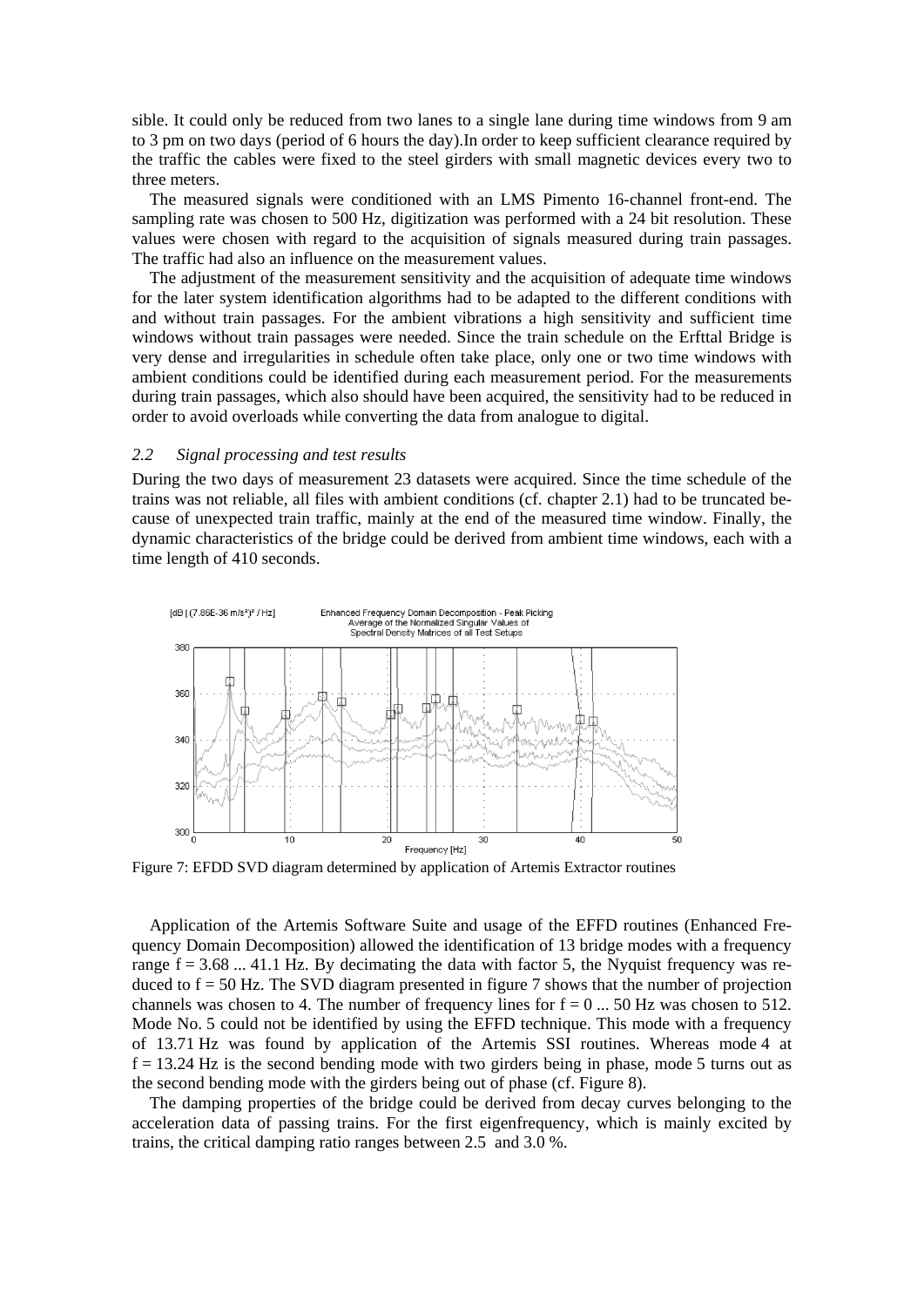| Mode No.       | Frequency | Standard<br>deviation | Mode shape |
|----------------|-----------|-----------------------|------------|
| $\mathbf{1}$   | 3.68      | $0.01\,$              |            |
| $\overline{2}$ | 5.24      | 0.03                  |            |
| $\mathfrak{Z}$ | 9.36      | 0.13                  |            |
| $\overline{4}$ | 13.24     | 0.13                  |            |
| 5              | 13.71     | $0.17\,$              |            |

Figure 8: Eigenfrequencies with standard deviation for the first five modes (Artemis analysis)

## 3 LONG TERM MONITORING CAMPAIGN

## *3.1 Long term effects and other phenomena*

In regard to long term effects fatigue damage is a critical matter concerning steel or composite railway bridges. According to the experiences filler beam bridges are not susceptible to fatigue, since there are no welded components at all or other critical details. The composite action between steel profiles and concrete is enhanced by transverse reinforcement, which is threaded through holes in the webs.

Climate conditions (wind, temperature, sunshine) have an influence on the dynamic bridge response (Zabel et al. 2007) which will be observed and evaluated from the long term measurement data. In particular the ballast behaves differently at temperatures below  $0^{\circ}$ C due to frozen moisture cementing the aggregates of ballast and increasing its stiffness.

Furthermore the ballast changes its density and the track set over time due to the permanent impacts caused by train passages. When a tamping machine crosses the bridge, which is performed in regular periods, the density becomes higher again.

Another phenomenon concerning the ballast behaviour is the occurrence of non-linear effects, which are expected to be identified by the monitoring. It is supposed that the contribution of ballast to damping and stiffness depends on the vertical loads and vibration amplitudes.

Also the behaviour of the bearings may change over the time having an influence on the dynamic properties. However it is not expected to measure changes in the foreseen monitoring period.